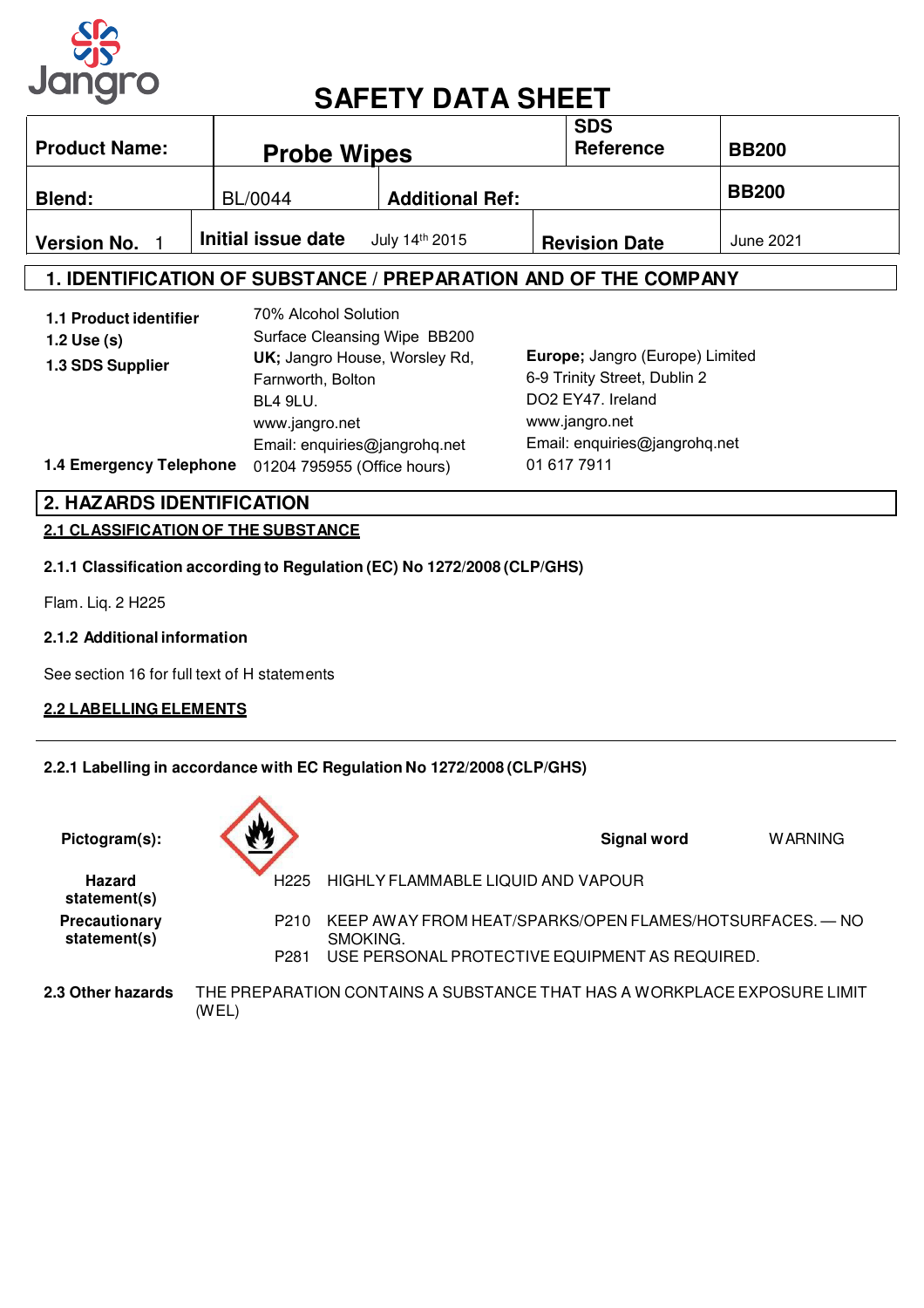## **Product Name: Probe Wipes Probe Wipes SDS Ref. BB200**

### **3. COMPOSITION / INFORMATION ON INGREDIENTS**

**Chemical Characterisation** AQUEOUS ETHANOL MIXTURE

**CAS-No** 64-17-5

**Substances**

**Chemical name Classification EINECS/ELINCS** ETHANOL 200-578-6

Flam. Liq. 2 H225

**Concentration** 70%

| <b>4. FIRST AID MEASURES</b>           |                                                                                                               |  |
|----------------------------------------|---------------------------------------------------------------------------------------------------------------|--|
| 4.1 Description of measures            |                                                                                                               |  |
| <b>Inhalation</b>                      | Remove casualty to fresh air. If necessary, seek medical advice.                                              |  |
| <b>Skin contact</b>                    | No special measures necessary.                                                                                |  |
| Eye contact                            | Wash out eye thoroughly with plenty of water until irritation subsides. If necessary, seek<br>medical advice. |  |
| Ingestion                              | If product is swallowed, do NOT induce vomiting. Drink plenty of water; if necessary, seek<br>medical advice. |  |
| 4.2 Most important<br>effects/symptoms | None known                                                                                                    |  |
| 4.3 Immediate/special<br>treatment     | Treatment as described above.                                                                                 |  |

## **5. FIRE FIGHTING MEASURES**

| 5.1 Extinguishing media      | Extinguish with alcohol resistant foam, carbon dioxide, waterfog (spray), dry powder. |
|------------------------------|---------------------------------------------------------------------------------------|
| 5.2 Special hazards          | In case of fire, may release fumes of $CO$ and $CO2$                                  |
| 5.3 Advice for fire fighters | Wear self-contained breathing apparatus.                                              |

## **6. ACCIDENTAL RELEASE MEASURES**

| 6.1 Personal precautions           | Wear suitable personal protective equipment (see section 8.2)                                |
|------------------------------------|----------------------------------------------------------------------------------------------|
| <b>6.2 Environmental</b>           | Do not allow to get into waste water or waterways; if this occurs, inform the relevant water |
| precautions                        | authority at once.                                                                           |
| 6.3 Methods and materials          | Take up with absorbent material, e.g. sand, sawdust, into tightly closed containers. Label   |
| for cleaning up                    | container and dispose of as prescribed                                                       |
| 6.4 Reference to other<br>sections | See section 8 for personal protective equipment.                                             |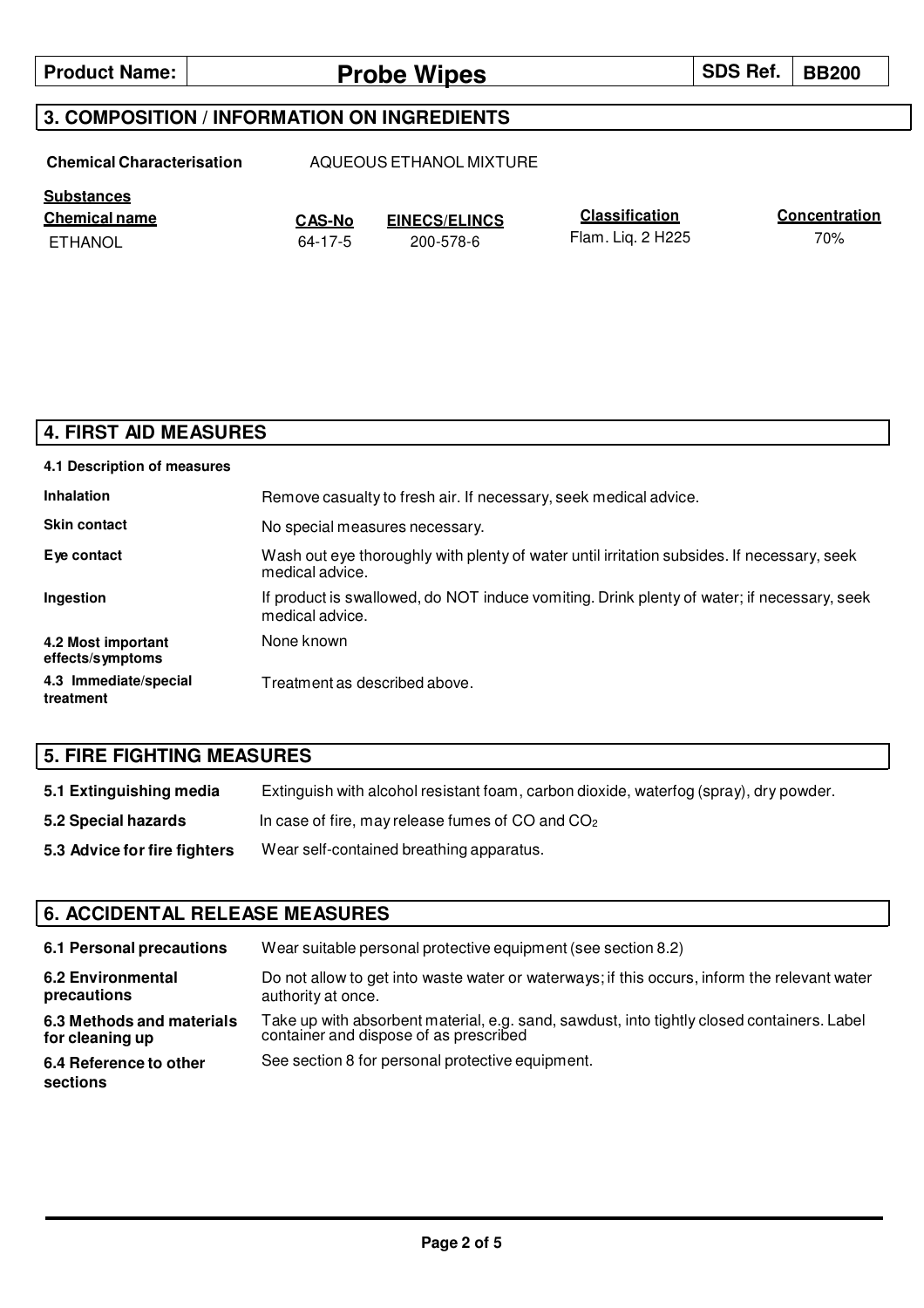**Product Name: Probe Wipes SDS Ref.** BB200

## **7. HANDLING AND STORAGE**

| 7.1 Precautions for safe<br>handling | Handle in accordance with good hygiene and safety practice. Keep container tightly<br>closed. Keep away from sources of ignition-No smoking! |
|--------------------------------------|----------------------------------------------------------------------------------------------------------------------------------------------|
| 7.2 Conditions for safe<br>storage   | Store in a cool, dry, well-ventilated area, away from incompatible materials.                                                                |
| 7.3. Specific end use(s)             | For sanitising of hands                                                                                                                      |

## **8. EXPOSURE CONTROLS / PERSONAL PROTECTION**

| 8.1 Controls parameters       | Workplace Exposure Limits (WELs) have been assigned by the HSE (EH40/2011).                                                                               |  |  |
|-------------------------------|-----------------------------------------------------------------------------------------------------------------------------------------------------------|--|--|
|                               | mg/m <sup>3</sup><br>1000<br>1920<br>Data for ethanol<br>LTEL (8 hour TWA):<br>ppm                                                                        |  |  |
| 8.2 Exposure controls         |                                                                                                                                                           |  |  |
| <b>Engineering controls</b>   | Provide adequate ventilation (e.g. local exhaust ventilation).                                                                                            |  |  |
| <b>Personal protection</b>    | Observe normal standards for handling chemicals.<br>Avoid inhalation of vapour.<br>Wear personal protective equipment appropriate to the task (see below) |  |  |
| Eye protection                | Safety goggles (EN 166 or 169) if risk of eye contamination.                                                                                              |  |  |
| <b>Skin protection</b>        | Not normally required, but also consider your own risk assessment.                                                                                        |  |  |
| <b>Respiratory protection</b> | Not normally required.                                                                                                                                    |  |  |
| Other protection              | Protective overalls                                                                                                                                       |  |  |

## **9. PHYSICAL AND CHEMICAL PROPERTIES**

#### **9.1 Basic physical and chemical properties**

| <b>Physical form</b>             | Non Woven Wipe  |  |
|----------------------------------|-----------------|--|
| Colour                           | White           |  |
| Odour                            | Alcoholic       |  |
| <b>Odour Threshold</b>           | Not determined  |  |
| рH                               | Approx. 7       |  |
| Boiling pt / range               | Not determined  |  |
| Melting pt / range               | Not determined  |  |
| <b>Flash point</b>               | Approx. 23°C    |  |
| Flammability                     | Not applicable  |  |
| <b>Evaporation rate</b>          | Not applicable  |  |
| <b>Explosion limits</b>          | 8 <sub>nd</sub> |  |
| <b>Auto-ignition temperature</b> | Not determined  |  |
| Decomposition temp.              | Not determined  |  |
| <b>Density</b>                   | Approx. 1.0     |  |
| Vapour pressure                  | Not applicable  |  |
| Vapour density                   | Not applicable  |  |
| Water solubility                 | Fully miscible  |  |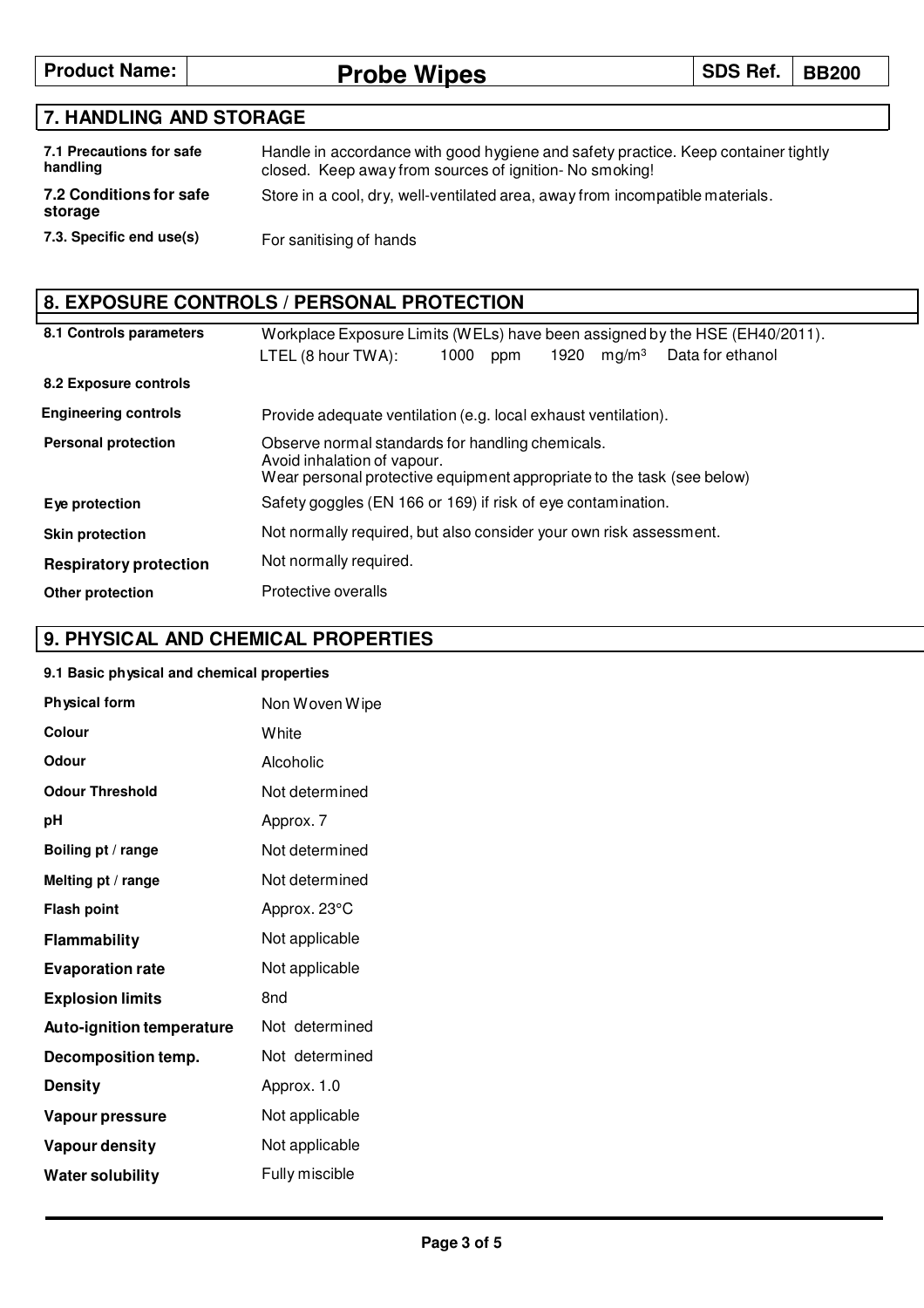## **Product Name: Probe Wipes Probe Wipes SDS Ref.** | BB200

#### **9. PHYSICAL AND CHEMICAL PROPERTIES**

| <b>Explosive properties</b>    | Not applicable |
|--------------------------------|----------------|
| <b>Oxidising properties</b>    | Not determined |
| Partition coeff. Log Oct/water | Not determined |
| 9.2 Other information          | None known     |

#### **10. STABILITY AND REACTIVITY**

| <b>10.1 Reactivity</b>                          | No data available                              |
|-------------------------------------------------|------------------------------------------------|
| <b>10.2 Chemical stability</b>                  | Stable under normal conditions of handling.    |
| <b>10.3 Hazardous reactions</b>                 | None known                                     |
| 10.4 Conditions to avoid                        | None known                                     |
| 10.5 Incompatible material                      | None known                                     |
| <b>10.6 Hazardous</b><br>decomposition products | In case of fire, may release oxides of carbon. |

### **11. TOXICOLOGICAL INFORMATION**

#### **11.1 information on toxicological effects**

| <b>Acute toxicity</b>                   | $LD_{50}$ rat (oral) | ma/ka | No data available |
|-----------------------------------------|----------------------|-------|-------------------|
| Dermal compatibility                    | No data available.   |       |                   |
| <b>Mucous membrane</b><br>compatibility | No data available    |       |                   |

#### **12.1 Toxicity 12.2 Degradability** LC<sub>50</sub> Aquatic organisms Not determined Not determined Not determined Not applicable mg/l No data available **12.3 Bioaccumutive potential 12.4 Mobility in soil 12.5 PBT/vPvB assessment 12.6 Other adverse effects** Do not allow to get into waste water or waterways; if this occurs, inform the relevant water authority at once. **12. ECOLOGICAL INFORMATION**

#### **13. DISPOSAL CONSIDERATIONS**

| 13.1 Waste treatment measures |                                                                                                                                                                                                                                               |
|-------------------------------|-----------------------------------------------------------------------------------------------------------------------------------------------------------------------------------------------------------------------------------------------|
| Advice on disposal            | If possible, recycle to supplier or approved recycling company. If not (e.g. designated as<br>waste), dispose of in accordance with national and local authority regulations, e.g. The<br>Hazardous Waste (England & Wales) Regulations 2005. |
| Contaminated packaging        | Treat empty containers in the same way as the product: if possible wash out thoroughly<br>and recycle.                                                                                                                                        |